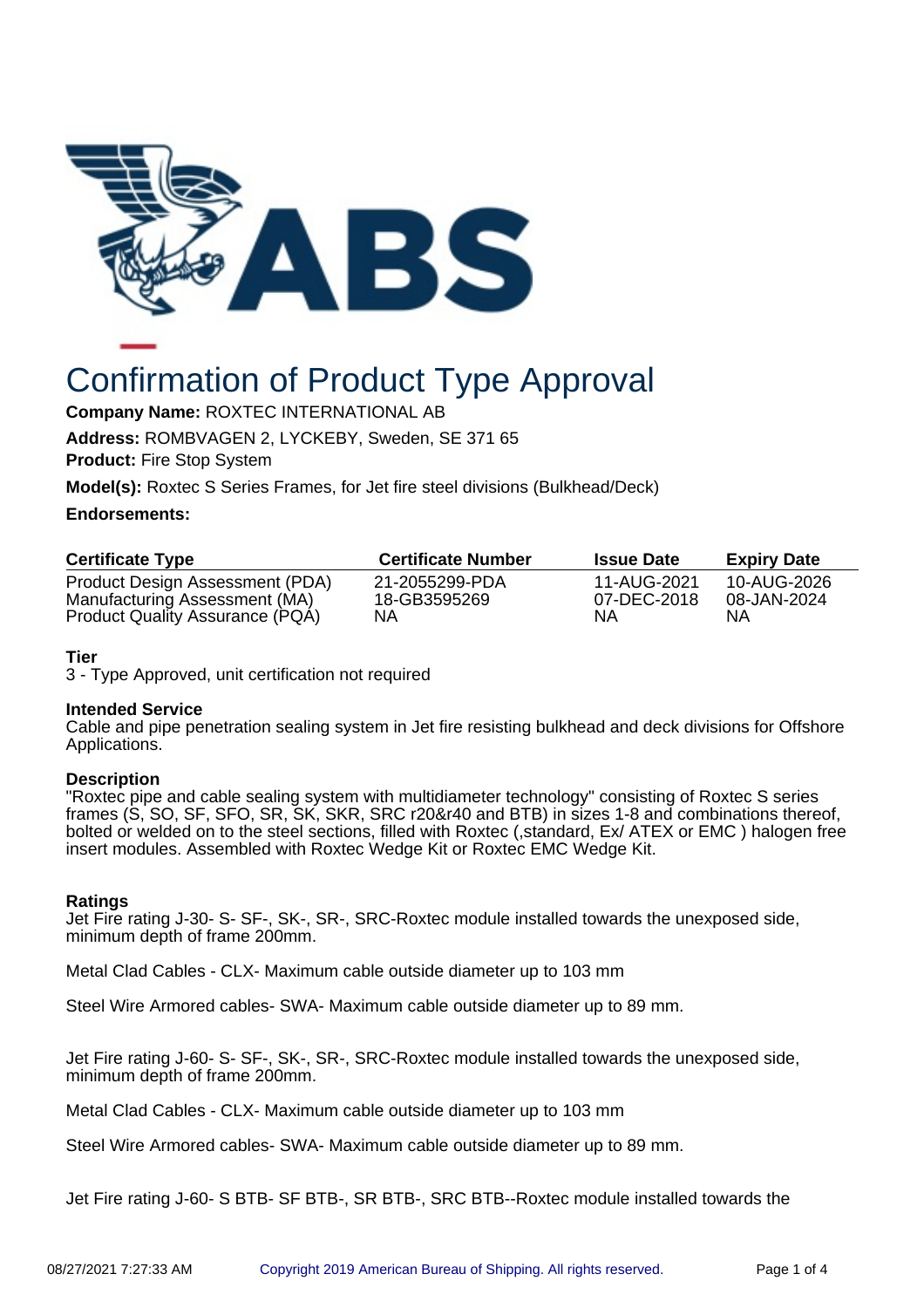unexposed side, minimum depth of frame 300mm.

Marine Cables - Maximum cable outside diameter up to 43 mm

Steel Pipes- Maximum outside diameter up to 20 mm.

Jet Fire rating J-120- S BTB- SF BTB-, SR BTB-, SRC BTB--Roxtec module installed towards the unexposed side, minimum depth of frame 400mm.

Marine Cables - Maximum cable outside diameter up to 79 mm

Steel Pipes- Maximum outside diameter up to 30 mm.

Watertight test pressure 6 bar g. (except bolted versions test pressure at 5 bar g.);

Gastight test pressures 4 bar g. (except bolted versions test pressure at 2.5 bar g.).

## **Service Restrictions**

1) Not for use in tank boundaries.

2) Maximum cable and pipe sizes per ratings section above.

3) Hydrocarbon fire resistance ratings are not covered under this PDA..

4) Maximum size of multiple frame combinations shall be in accordance with applicable H-rated certificate.

5) HHF jet & pool combination fire tested arrangements ( as per attachment to PDA) , will be subject to acceptance by the local ABS technical office for the intended use on a case by case basis.

6) Unit Certification is not required for this product. If the manufacturer or purchaser's request an ABS Certificate for compliance with a specification or standard, the specification or standard, including inspection standards and tolerances, must be clearly defined.

#### **Comments**

1) All seal types should be installed in accordance with manufacturer's instructions and ABS approved installation drawing number S1566756 Rev. A

2) Insulation material is to be H class approved type and properly installed to the satisfaction of the Surveyors.

3) Although the jet-fire resistance test has been designed to reproduce conditions similar to those found in large-scale jet fires resulting from realistic releases of hydrocarbons, it cannot guarantee a specific degree of protection from the myriad of possible jet fires. The Jet Fire Resistance Test, or indeed large-scale demonstrations, cannot therefore be used to confer a universal fire resistance rating for a specified time in the way that a standard furnace test confers a hydrocarbon rating. Hence this test does not give a rating analogous to the "H" rating derived from the hydrocarbon fire resistance test as detailed in ISO 834. This test is not intended to replace the hydrocarbon fire resistance test but is seen as a complementary test.

4) Although the method specified for jet-fire resistance test has been designed to simulate some of the conditions which occur in an actual jet fire, it cannot reproduce them all exactly. The results of this test do not guarantee safety but may be used as elements of a fire risk assessment for structures or plant. This should also take into account all the other factors which are pertinent to an assessment of the fire hazard for a particular end use.

5) The Manufacturer has provided a declaration about the control of, or the lack of Asbestos in this product.

6) Refer attachment to PDA for additional HHF jet & pool combination arrangements tested and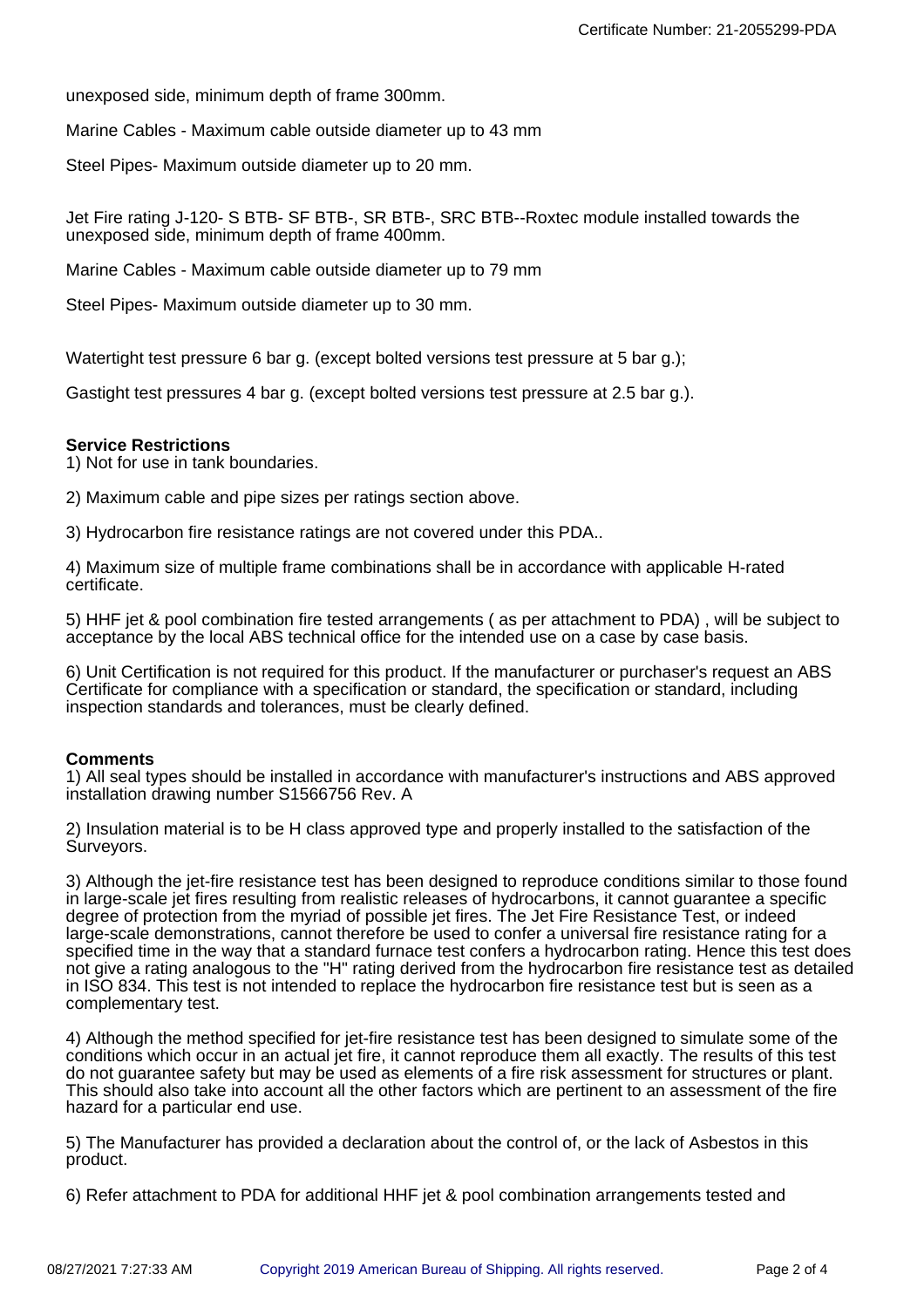installation drawings Drawing Numbers S1557060 Rev. C and S1557063 Rev. B

#### **Notes, Drawings and Documentation**

Drawing No. Correspondence, email 2 oct 2020 - Online PDA Application - Revalidation 16â##LD1534575â##PDA, Revision: -, Pages: 1

Drawing No. Correspondence, email with suggested wordings, Revision: -, Pages: 1

Drawing No. Jet Fire test report 120000-56 2020-04-11, Jet Fire test report 120000-56 2020-04-11, Revision: -, Pages: -

Drawing No. Jet Fire test report 120000-59 2020-04-11, Jet Fire test report 120000-59 2020-04-11, Revision: -, Pages: -

Drawing No. Jet Fire test report 120000-67 2020-04-11, Jet Fire test report 120000-67 2020-04-11, Revision: -, Pages: -

Drawing No. Jet Fire test report F17 120000-15 2020-04-11, Jet Fire test report F17 120000-15 2020-04-11, Revision: -, Pages: -

Drawing No. Jet Fire test report F19 120000-48 2020-04-11, Jet Fire test report F19 120000-48 2020-04-11, Revision: -, Pages: -

Drawing No. Jet Fire test report F19 120000-48 T2 2020-04-11, Jet Fire test report F19 120000-48 T2 2020-04-11, Revision: -, Pages: -

Drawing No. Plan approval request form 2020-11-04, Plan approval request form 2020-11-04, Revision: -, Pages: -

Drawing No. Roxtec application letter 2020-11-04, Roxtec application letter 2020-11-04, Revision: -, Pages: -

Drawing No. S1557060 2020-11-04, Certificate drawing S1557060 2020-11-04, Revision: -, Pages: -

Drawing No. S1557063 2020-11-04, Certificate drawing S1557063 2020-11-04, Revision: -, Pages: -

Drawing No. Suggested wording, 16-LD1534575-PDA, Suggested wording, Revision: -, Pages: 1

#### **Term of Validity**

This Product Design Assessment (PDA) Certificate remains valid until 10/Aug/2026 or until the Rules and/or Standards used in the assessment are revised or until there is a design modification warranting design reassessment (whichever occurs first).

Acceptance of product is limited to the "Intended Service" details prescribed in the certificate and as per applicable Rules and Standards.

This Certificate is valid for installation of the listed product on ABS units which exist or are under contract for construction on or previous to the effective date of the ABS Rules and standards applied at the time of PDA issuance. Use of the Product for non-ABS units is subject to agreement between the manufacturer and intended client.

#### **ABS Rules**

2021 Rules for Offshore Units and Structures, 1-1-4/9.7, 1-1-A2, 1-1-A3, which covers the following: 2021 Rules for Building and Classing Mobile Offshore Drilling Unit: 4-2-1/11.15, 5-1-1/3.5, 5-1-1/ 5.17 & 5-1-1/5.21

2021 Rules for Building and Classing Facilities on Offshore Installations: 3-8/9.13, 4-8/9.13

#### **International Standards**

Health and Safety Executive, Offshore Technology Report - OTI 95 634 ( Published in 1996)- "Jet-Fire Resistance Test of Passive Fire Protection Materials";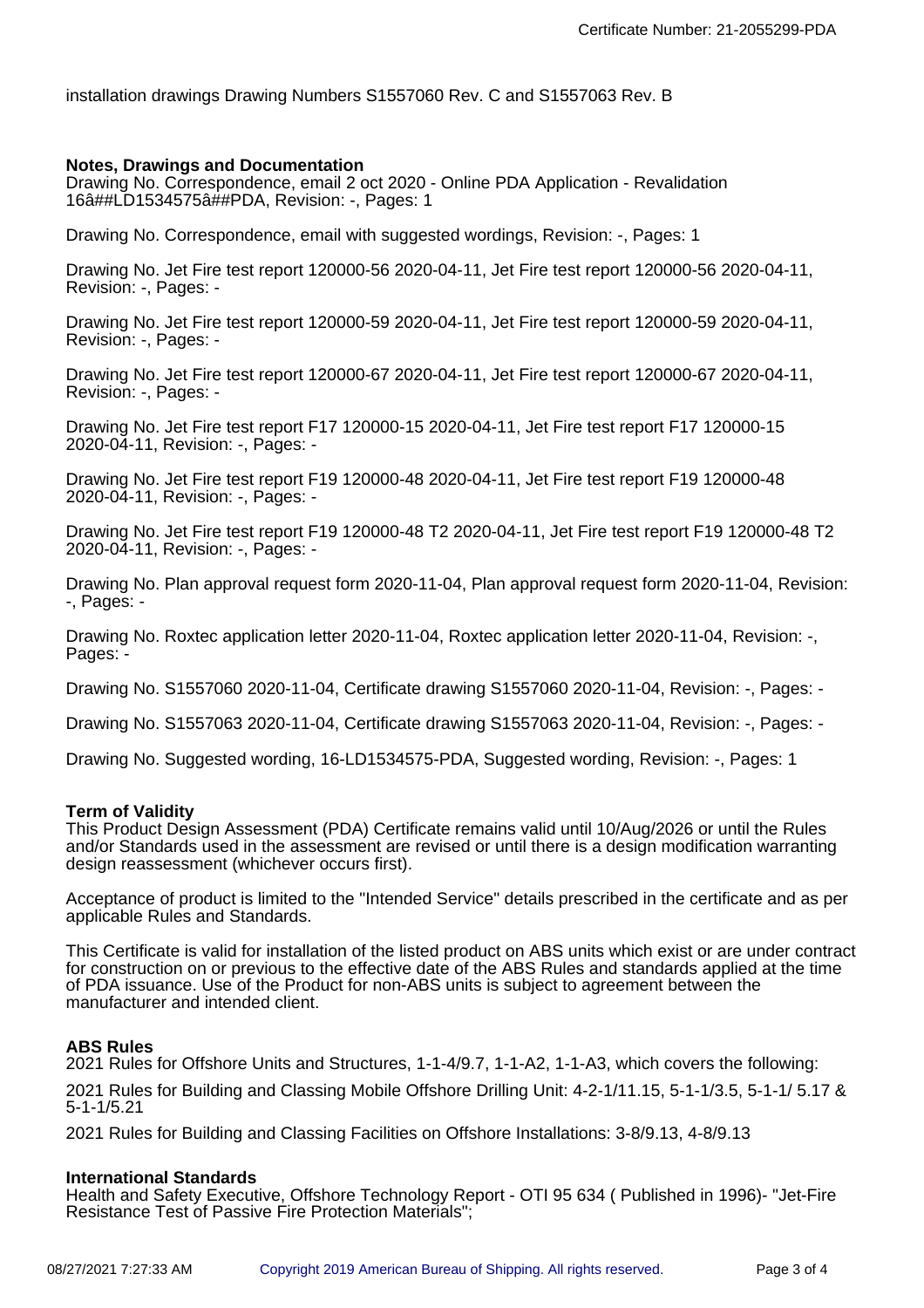ISO 22899-1: 2021- "Determination of the resistance to jet fires of passive fire protection materials"

**EU-MED Standards** NA

**National Standards** NA

**Government Standards** NA

**Other Standards** NA



Corporate ABS Programs American Bureau of Shipping Print Date and Time: 27-Aug-2021 7:27

ABS has used due diligence in the preparation of this certificate, and it represents the information on the product in the ABS Records as of the date and time the certificate is printed.

If the Rules and/or standards used in the PDA evaluation are revised or if there is a design modification (whichever occurs first), a PDA revalidation may be necessary.

The continued validity of the MA is dependent on completion of satisfactory audits as required by the ABS Rules. The validity of both PDA and MA entitles the product to receive a **Confirmation of Product Type Approval**.

Acceptance of product is limited to the "Intended Service" details prescribed in the certificate and as per applicable Rules and Standards.

This Certificate is valid for installation of the listed product on ABS units which exist or are under contract for construction on or prior to the effective date of the ABS Rules and standards applied at the time of PDA issuance. ABS makes no representations regarding Type Approval of the Product for use on vessels, MODUs or facilities built after the date of the ABS Rules used for this evaluation.

Type Approval requires Drawing Assessment, Prototype Testing and assessment of the manufacturer's quality assurance and quality control arrangements. The manufacturer is responsible to maintain compliance with all specifications applicable to the product design assessment. Unless specifically indicated in the description of the product, certification under type approval does not waive requirements for witnessed inspection or additional survey for product use on a vessel, MODU or facility intended to be ABS classed or that is presently in class with ABS.

Due to wide variety of specifications used in the products ABS has evaluated for Type Approval, it is part of our contract that; whether the standard is an ABS Rule or a non-ABS Rule, the Client has full responsibility for continued compliance with the standard.

Questions regarding the validity of ABS Rules or the need for supplemental testing or inspection of such products should, in all cases, be addressed to ABS.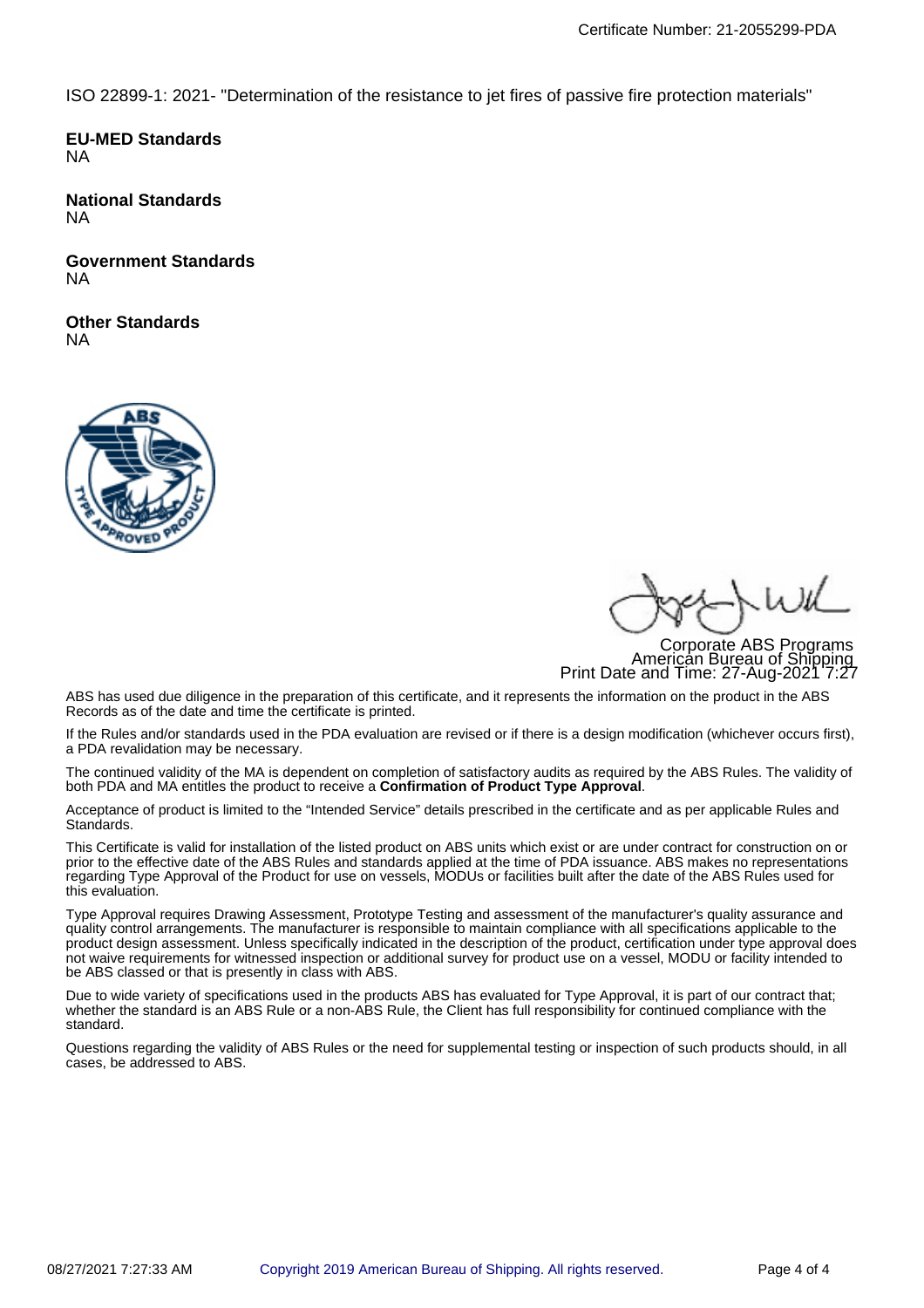# ROXTEC INTERNATIONAL AB Roxtec S Series Frames, for Jet fire steel divisions (Bulkhead/Deck) PDA Number: 21-2055299-PDA Issue Date: 11 August 2021 Expiry Date: 10 August 2026

| <b>Penetration</b><br>designation                                                                   | <b>Dimension</b>                                                                                                | <b>Tested Configuration</b>                                                                                                                                                                                                 | <b>Maximum cable and</b><br>pipe outer diameter                              |
|-----------------------------------------------------------------------------------------------------|-----------------------------------------------------------------------------------------------------------------|-----------------------------------------------------------------------------------------------------------------------------------------------------------------------------------------------------------------------------|------------------------------------------------------------------------------|
| S-series<br>1x1 to 8x1 and<br>combinations<br>thereof<br>S BTB-SF BTB-,<br>SR BTB-, SRC<br>BTB-     | Min depth of frame<br>400 mm<br>Center position                                                                 | HHF JET FIRE 350 (kW/m2) for 20<br>min followed by EXTENDED POOL<br>FIRE (250 kw/m2) for 35 min<br><b>INTEGRITY ONLY</b><br>when installed according to S1557060<br>rev C detail No 1                                       | Cables<br>$Ø ≤ 83$ mm<br>Steel pipe<br>$Ø ≤ 30$ mm                           |
| S-series<br>$1x1$ to $8x1$ and<br>combinations<br>thereof<br>S BTB-SF BTB-,<br>SR BTB-, SRC<br>BTB- | Min depth of frame<br>400 mm<br>with 300 mm<br>exposed position                                                 | HHF JET FIRE 350 (kW/m2) for 20<br>min followed by EXTENDED POOL<br>FIRE (250 kw/m2) for 10 min<br><b>INTEGRITY ONLY</b><br>when installed according to S1557060<br>rev C detail No 2                                       | Cables<br>$Ø ≤ 83$ mm<br>Steel pipe<br>$Ø ≤ 30$ mm                           |
| S-series<br>1x1 to 8x1 and<br>combinations<br>thereof<br>S BTB-SF BTB-,<br>SR BTB-, SRC<br>BTB-     | Min depth of frame<br>300 mm<br>Unexposed position<br>Frame at a<br>distance of 100 mm<br>from division         | HHF JET FIRE 350 (kW/m2) for 15<br>min followed by JET FIRE (250 kw/m2)<br>for 30 min followed by POOL FIRE<br>(150 kW/m2) for 75 min<br><b>INTEGRITY ONLY</b><br>when installed according to S1557060<br>rev C detail No 3 | Cables<br>$\varnothing$ ≤ 83 mm<br>Steel pipe<br>$Ø ≤ 30$ mm                 |
| S-series<br>1x1 to 8x1 and<br>combinations<br>thereof<br>S BTB-SF BTB-,<br>SR BTB-, SRC<br>BTB-     | Min depth of frame<br>300 mm<br>Unexposed position<br>Frame at a<br>distance of 100 mm<br>from division         | HHF JET FIRE 350 (kW/m2) for 15<br>min followed by JET FIRE (250 kw/m2)<br>for 20 min<br><b>INTEGRITY ONLY</b><br>when installed according to S1557060<br>rev C detail No 4                                                 | Cables<br>$\varnothing \leq 83$ mm<br>Steel pipe<br>$\varnothing \leq 30$ mm |
| S-series<br>1x1 to 8x1 and<br>combinations<br>thereof<br>S- SF-, SK-, SR-,<br>SRC-                  | Depth of frame 60<br>mm<br>Exposed, center<br>and unexposed<br>position                                         | JET FIRE (250 kW/m2) for 30 minutes<br><b>INTEGRITY ONLY when installed</b><br>according to S1557060 Rev.C detail<br>No;5                                                                                                   | Cables<br>$Ø ≤ 49$ mm                                                        |
| S-series<br>1x1 to 8x1 and<br>combinations<br>thereof<br>S BTB-SF BTB-,<br>SR BTB-, SRC<br>BTB-     | Min depth of frame<br>400 mm<br>Center position                                                                 | HHF JET FIRE 350 (kW/m2) for 30<br>min followed by JET FIRE (250 kw/m2)<br>for 30 min when installed according to<br>S1557063 rev B detail No 1                                                                             | Cables<br>$\varnothing \leq 83$ mm<br>Steel pipe<br>$Ø ≤ 30$ mm              |
| S-series<br>1x1 to 8x1 and<br>combinations<br>thereof                                               | Min depth of frame<br>370 mm<br>SF in combination<br>with SKFOH, SF<br>frame facing fire<br>side. SF frame at a | HHF JET FIRE 350 (kW/m2) for 60<br>min when installed according to<br>S1557063 rev B detail No 2                                                                                                                            | Cables<br>$Ø ≤ 49$ mm<br>Steel pipe<br>$\varnothing$ ≤ 16 mm                 |